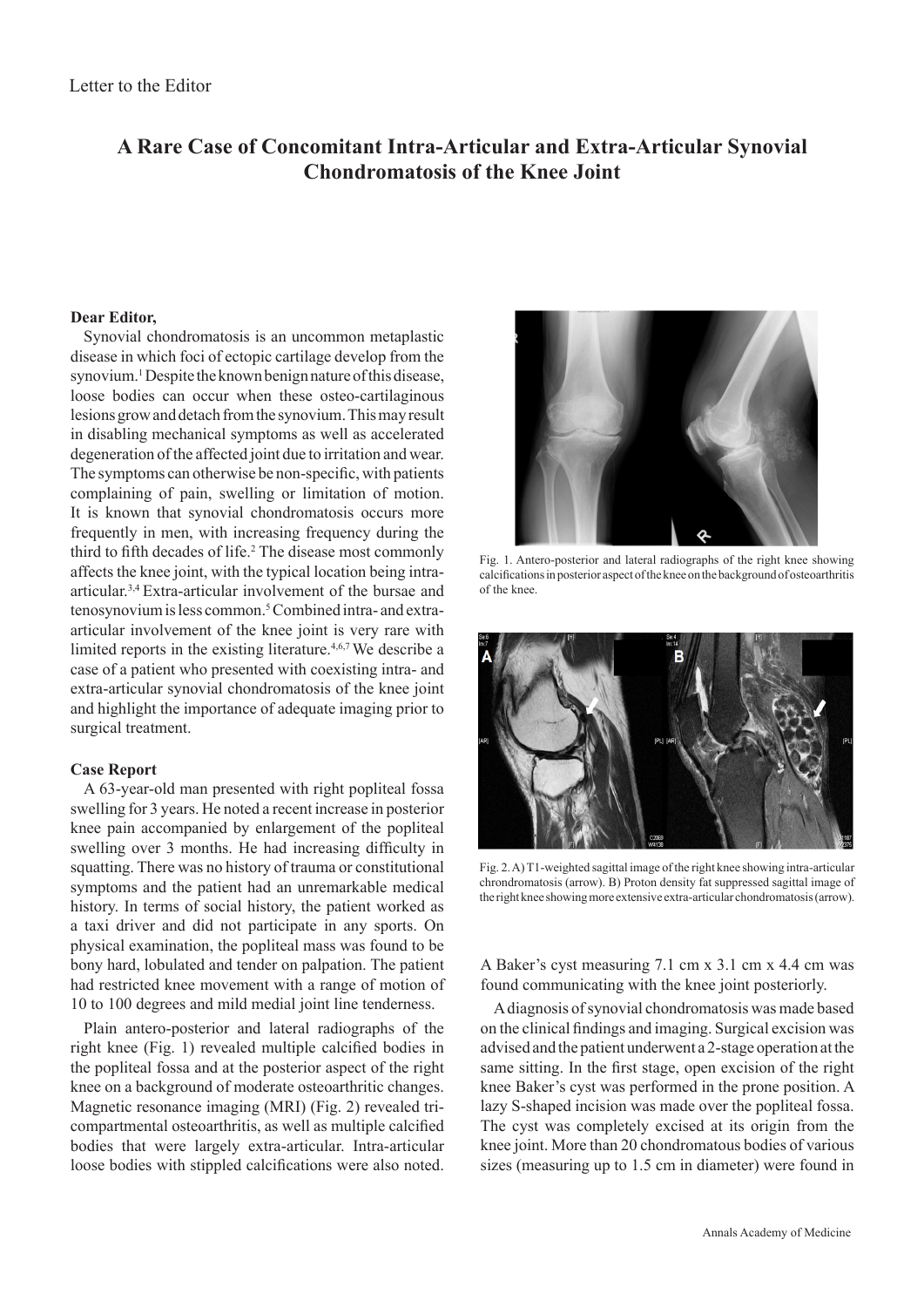the popliteal cyst, some of which were still attached to the cyst wall (Fig. 3).

The second stage involved arthroscopic removal of the intra-articular loose bodies (Fig. 4). Standard anteromedial and anterolateral knee portals were created with the patient in supine position. Degenerative changes were noted in the medial and patella-femoral compartment. Loose bodies were identified at the posterior aspect of the knee. A third posterolateral incision was made to facilitate the removal from the posterior compartment and 5 loose bodies were removed: 2 posteromedial, 2 posterolateral and 1 posterior to the posterior cruciate ligament.

Postoperatively, the patient's recovery was uneventful. Posterior knee pain improved and the patient discharged well. At 3 years follow-up, there was no clinical recurrence of the disease. The patient had a range of motion of 5 to 110 degrees, which was equivalent to that of his left knee. There was residual mild medial joint line tenderness from the underlying osteoarthritis.

## **Discussion**

Synovial chondromatosis is an uncommon benign disease where ectopic foci of cartilage form in synovial tissue. The exact aetiology is unclear, although the theory of synovial metaplasia is favoured.<sup>1</sup> The chondromas enlarge on the synovium and may subsequently break off to form loose bodies. A proportion of these chondromas undergo ossification to form calcified nodules—often termed as osteochondromas. The typical manifestation is usually mono-articular.<sup>3</sup> In addition, it often occurs



Fig. 3. Clinical image of several chondromas up to 1.5 cm in diameter. Several chondromas are seen attached to the cyst wall.



Fig. 4. Intra-operative arthroscopic photo showing removal of the loose body.

in an intra-articular location, although extra-articular involvement of the bursae and tenosynovium has been reported.<sup>5</sup> For intra-articular manifestations, the knee is the most common site of disease occurrence, followed by the hip,<sup>1</sup> while extra-articular disease tends to affect the hands and feet.<sup>8</sup> Clinically, disease manifestations are non-specific and include swelling, pain, crepitus and limitation of joint motion. Plain radiographs are a simple first-line investigation that can be used to detect ossified nodules. As demonstrated in our case, it is important to obtain further imaging to better delineate the origin of the disease. X-rays are unable to define the exact location of the disease and furthermore, may not be able to detect uncalcified chondromas. If the physician has any doubt regarding the intra- or extra-articular nature of the lesions, it is prudent to obtain MRI or computed tomography to better visualise the extent prior to surgery. The location of the lesions will affect preoperative planning and counselling to the patient. MRI can also rule out conditions such as tumours that may mimic loose bodies with symptoms of locking.<sup>9</sup>

Primary and secondary forms of the disease have been described. The 2 entities are histologically distinct, although both share the common pathway of synovial metaplasia. Primary synovial chondromatosis (PSC) occurs spontaneously without an inciting agent whereas secondary synovial chondromatosis (SSC) arises against a background of joint disease (e.g. osteoarthritis, inflammatory arthritis, osteochondritis dissecans, trauma or infection) and results from the implantation of chondral debris onto synovial tissue, stimulating metaplastic cartilage proliferation. At the microscopic level, PSC is characterised by discrete nodules of disorganised metaplastic cartilage with marked nuclear atypia, mitotic activity and irregular calcification (in contrast to secondary synovial chondromatosis where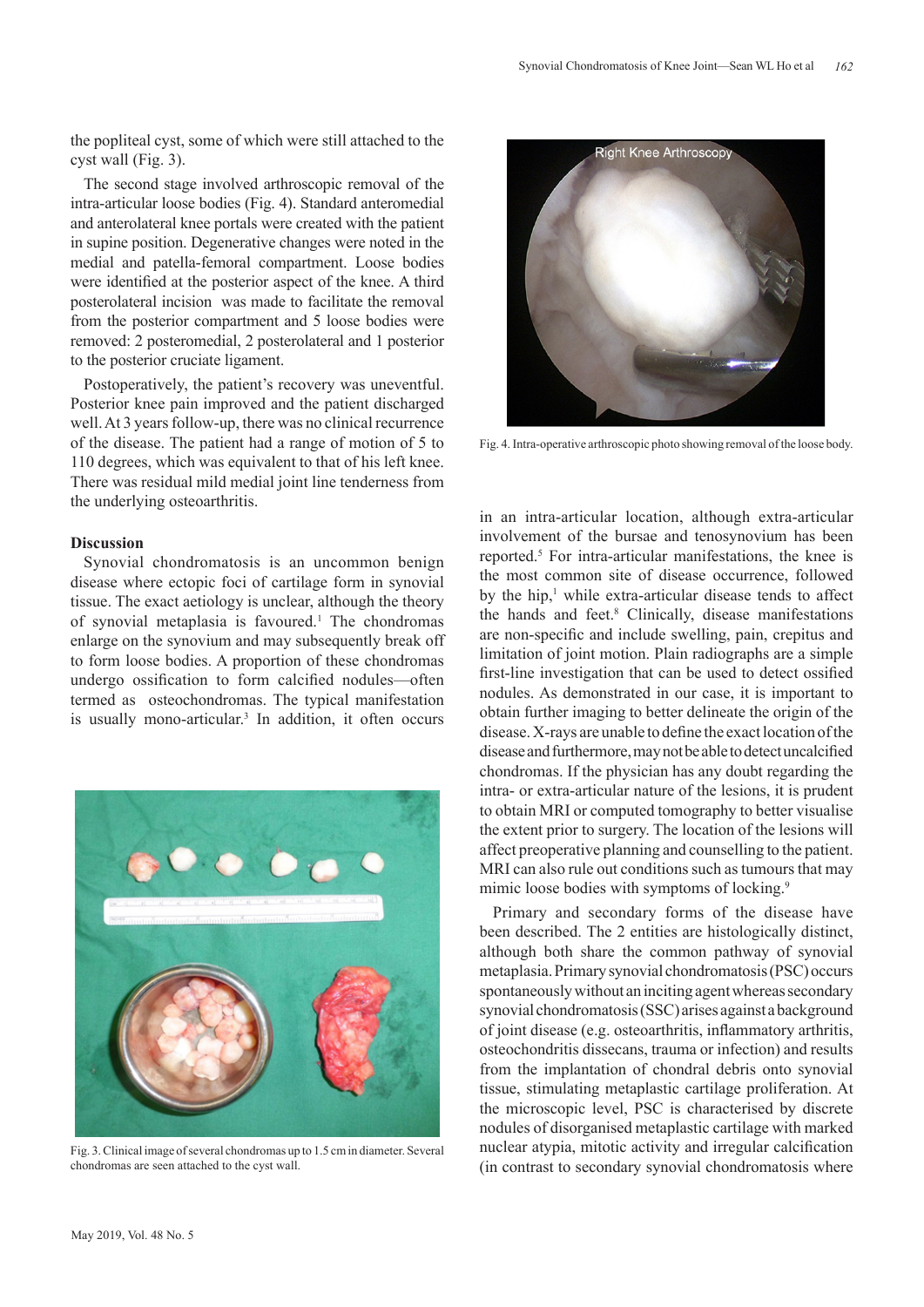the chondrocytes are without cytogenic aberrancy and demonstrate an even, uniform arrangement and a concentric pattern of calcification).<sup>10</sup>

This patient's history of osteoarthritis and intra-articular involvement suggests a diagnosis of SSC. Histopathological examination of the nodules showed laminar arrangement of dispersed chondrocytes with variable mineralisation and lack of chondrocyte atypia, pleomorphism or mitotic activity, confirming SSC as the underlying pathology. Chronic inflammatory changes were seen in the synovium from both the Baker's cyst and knee joint. There was no evidence of malignancy.

In our case, the diagnosis of SSC correlates poorly with the macroscopic findings of a large number and small, relatively homogeneous size of chondromas, which are more consistent with PSC. In contrast to the current presentation, chondromas in SSC are typically larger, less numerous and of greater size variation due to their different times of origin.11 Significantly, the chondral bodies found attached to the popliteal cyst wall intraoperatively likely suggest an extra-articular bursal metaplastic origin. It is the authors' opinion that the chondromatosis originated from the bursal synovium, with subsequent extrusion into the posterior joint space via direct communication with the bursa. Incidental intra-articular involvement is further supported by the comparatively fewer loose bodies found in the joint, sole involvement of the posterior joint compartment and the lack of visible foci of chondral proliferation on the intraarticular synovium. Again, this is atypical of SSC where intra-articular synovial involvement precedes extra-articular dissemination, if any.

In the literature, there are very few reported cases of combined intra- and extra-articular synovial chondromatosis of the knee joint.4,6,7 Bassir et al7 reported a case of bilateral intra- and extra-articular involvement in the knee joints, with prominent intra-articular involvement. Two other reports also described extensive disseminated disease, predominantly with intra-articular involvement.<sup>4,6</sup> The surgery offered was similar to our case, being a 2-stage procedure with knee arthroscopy and open exploration of the popliteal fossa. This case differs with its more prominent bursal involvement and active bursal intra-synovial disease. It also presents an atypical macroscopic manifestation of SSC.

Management of symptomatic disease is surgical, with arthroscopic treatment preferred for intra-articular manifestation and open approaches reserved for extraarticular or extensive involvement.7,12-14 Removal of the chondromatous lesions provides relief from mechanical symptoms and prevents progression of articular damage by irritant loose bodies. The role of synovectomy in preventing disease recurrence is controversial. Milgram described different treatment strategies based on the presence of intrasynovial disease.<sup>1</sup> For intra-synovial disease without loose bodies, he advocated synovectomy whilst simple removal of loose bodies without synovectomy was reserved for the inactive phase without intra-synovial disease. The literature is divided on the effect of synovectomy on recurrence outcomes. Oglivie-Harris et al<sup>14</sup> showed decreased recurrence rates in patients treated with synovectomy whilst Maurice et al<sup>15</sup> and Shpitzer et al<sup>16</sup> reported no differences in disease recurrence rate regardless of whether synovectomy was performed in tandem with chondroma removal.

In our case, knee joint synovectomy was not performed due to minimal intra-articular involvement. Active synovial disease in the popliteal bursa was managed by complete excision of the cyst containing the osteochondral bodies. The patient remains well 3 years postoperatively with no recurrence of disease. Should there be disease recurrence, a possible consideration in the treatment of SSC on the background of painful disabling osteoarthritis is arthroplasty. This may benefit the patient by removing disease as well as improving pain.

#### **Conclusion**

Concomitant intra- and extra-articular synovial chondromatosis of the knee joint is a rare entity. Adequate imaging should be performed prior to operative treatment in order to accurately delineate the location of the lesions. Such extensive disease can be treated effectively with knee arthroscopy and open resection of the posterior compartment.

#### *Acknowledgement*

*The authors would like to thank Dr Tang Zhi Hao for his assistance with manuscript preparation.* 

#### REFERENCES

- 1. Milgram JW. Synovial osteochondromatosis: a histopathological study of thirty cases. J Bone Joint Surg Am 1977;59:792-801.
- 2. Temple HT, Gibbons CL. Tumors and tumor-related conditions about the knee. In: Oxford Textbook of Orthopaedics and Trauma. Oxford: Oxford University Press, 2002. p. 1153-4.
- 3. Crotty JM, Monu JU, Pope TL Jr. Synovial osteochondromatosis. Radiol Clin North Am 1996;34:327-42.
- 4. Mackenzie H, Gulati V, Tross S. A rare case of a swollen knee due to disseminated synovial chondromatosis: a case report. J Med Case Rep 2010;4:113.
- 5. Sim FH, Dahlin DC, Ivins JC. Extra-articular synovial chondromatosis. J Bone Joint Surg 1977;4:492-5.